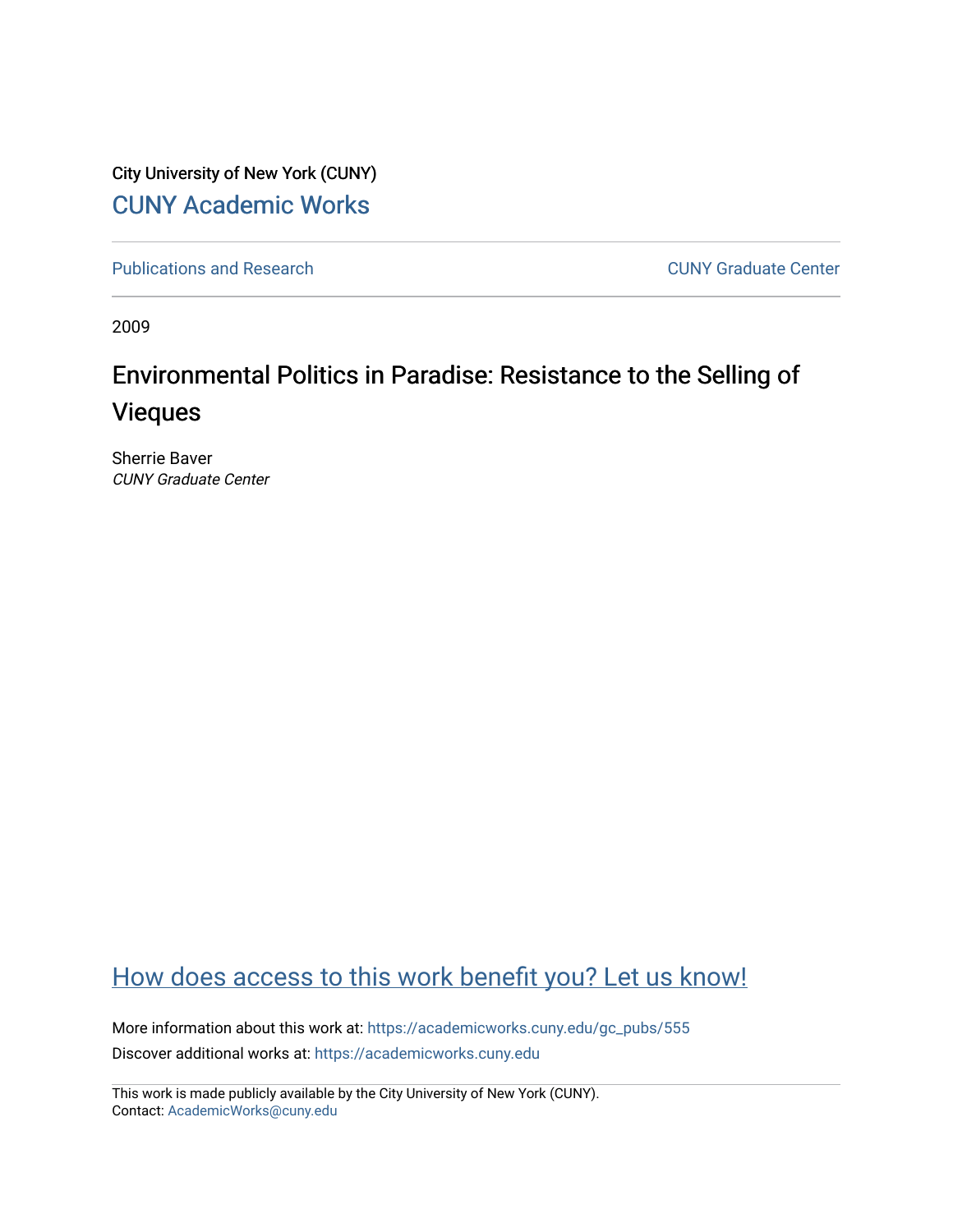# **nacla** REPORTING **SE AMERICAS** SINCE 1967

[Donate](https://nacla.org/donate)



# **Environmental Politics in Paradise: Resistance to the Selling of Vieques**

The most notable instance of a massive and successful social protest in Puerto Rico in recent years has been on the island of <u>Vieques [\(http://pr.indymedia.org/features/vieques/\)](http://pr.indymedia.org/features/vieques/)</u> between 1999 and 2003. This was a rare case in which Puerto Ricans were able to overcome their partisan divisions to end the U.S. Navy's 60 years of training on this small, 51-square-mile island off the main island's east coast. Part of the reason for the Vieques victory, including gaining support from some influential U.S. politicians, was that leaders framed the protest in terms of human rights, public health and environmental degradation rather than Yanqui imperialism.

August 21, 2009 Sherrie Baver [\(/author/Sherrie Baver\)](https://nacla.org/author/Sherrie%20Baver)

[Tweet](https://twitter.com/intent/tweet?original_referer=https%3A%2F%2Fnacla.org%2F&ref_src=twsrc%5Etfw&related=%3A&text=Environmental%20Politics%20in%20Paradise%3A%20Resistance%20to%20the%20Selling%20of%20Vieques%20%7C%20NACLA&tw_p=tweetbutton&url=https%3A%2F%2Fnacla.org%2Fnews%2Fenvironmental-politics-paradise-resistance-selling-vieques) **Like** 0

Unlike other parts of Latin America where environmental conflicts over natural resources involve mining, forests, or oil and natural gas, Caribbean environmental conflicts typically involve tourism development and control over the coasts and [nature reserves. Indeed, conflicts over controlling Caribbean coasts and nature](http://repeatingislands.com/2009/05/05/ruling-on-beef-island-landmark-environmental-case-expected-in-three-months) (http://repeatingislands.com/2009/05/05/ruling-on-beef-island-landmark-environmental-caseexpected-in-three-months) have become increasingly common.

[For several reasons, some of the most visible recent struggles have taken place in is far from a pristine](http://www.epa.gov/Region2/cepd/prlink.htm) paradise (http://www.epa.gov/Region2/cepd/prlink.htm) with its 14 Superfund sites now under remediation, its urban sprawl, polluted reservoirs, a dismal recycling rate, dying coral reefs and declining fisheries.

Starting in the mid-1980s and gaining momentum in the 1990s, as the Commonwealth government reduced its focus on industrialization and moved to tourism development with renewed vigor, new conflicts emerged over control of the environment, especially on the coasts.

The most notable instance of a massive and successful social protest in Puerto Rico in recent years has been on the island of Vieques [\(http://pr.indymedia.org/features/vieques/\)](http://pr.indymedia.org/features/vieques/) between 1999 and 2003. This was a rare case in which Puerto Ricans were able to overcome their partisan divisions to end the U.S. Navy's 60 years of training on this small, 51-square-mile island off the main island's east coast. Part of the reason for the Vieques victory,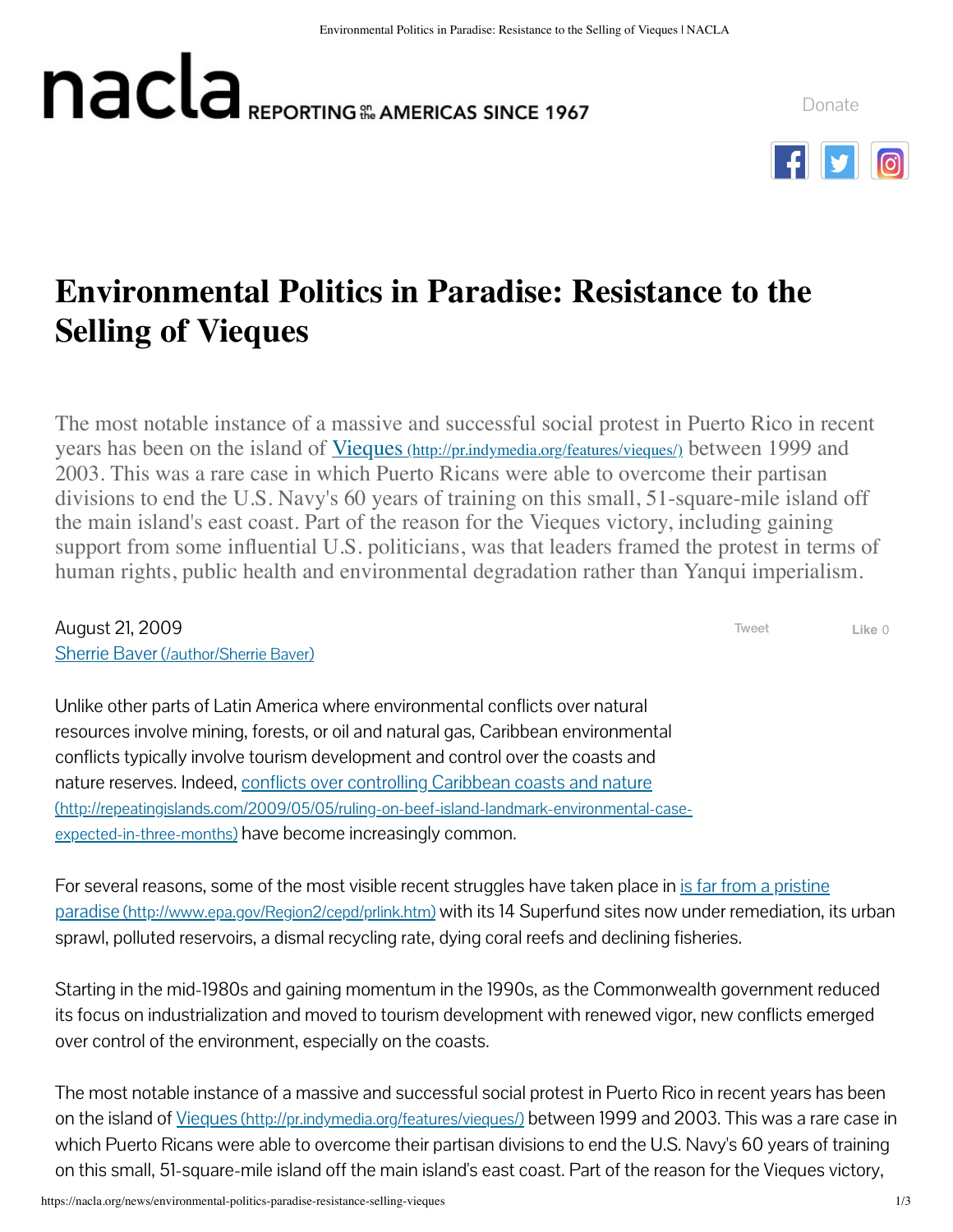including gaining support from some influential U.S. politicians, was that leaders framed the protest in terms of human rights, public health and environmental degradation rather than Yanqui imperialism.

However, since the 2003 Navy departure, Viequenses, especially the Committee for the Rescue and Development of Vieques (CRDV), have continued their struggle on several fronts. One front involves the demand for federal compensation for the negative health effects of exposure (http://blogs.orlandosentinel.com/news\_hispanicaffairs/2009/03/orlando-congressman-cleanup-work-in-vieques-isflawed.html) [to six decades of military toxics, so far without success. A second battle challenges the man](http://blogs.orlandosentinel.com/news_hispanicaffairs/2009/03/orlando-congressman-cleanup-work-in-vieques-is-flawed.html)ner of the cleanup now underway in eastern Vieques [\(http://www.epa.gov/Region2/vieques/sitemanagementplan.pdf\)](http://www.epa.gov/Region2/vieques/sitemanagementplan.pdf), the former Atlantic Flight Weapons Training Area. A third front, and directly related to the topic at hand, involves building a sustainable community by controlling the pace and type of tourism development. Most Viequenses support an approach to tourism that promises to benefit local citizens. They argue they did not struggle to dislodge the Navy to bring in outside developers, speculators, and luxury second-homeowners.

The selling of Vieques by realtors, resort developers, and tour agencies continues even during the present recession. The tourism industry has little sense of irony as it packages the island as a prime ecotourism destination. Advertisements never mention that the former Atlantic Weapons Training Area on eastern Vieques is a Federal Superfund site and that the 17,673-acre Vieques National Wildlife Refuge is full of unexploded ordinance. One of the clearest environmental conflicts in the community is between upscale tourists who are [thrilled with the "largest and most ecologically diverse wildlife refuge](http://www.fws.gov/caribbean/Refuges/Vieques)

(http://www.fws.gov/caribbean/Refuges/Vieques) in the Caribbean," and locals who would like at least some of the refuge cleaned up so that land will revert to the municipality, the poorest in Puerto Rico, for multiple uses. The chances, however, of a full remediation of even part of the refuge, now controlled by the U.S. Fish and Wildlife Service, are remote.

The CRDV has an alternative vision for their island. It points to the Master Plan for Sustainable Development, a multidisciplinary planning document developed over several years by local residents, a group of professionals, and academics from the University of Puerto Rico. The Master Plan, which the Commonwealth government signed on to in 2004, recommends low-impact tourism projects and assistance to locals in setting up cooperative business ventures. Since 2004, residents have established a coop movie theater, a hydroponic farm, and a cultural tourism program highlighting a pre-Colombian archaeological site. Still, the vision articulated in the Master Plan for small inns with an ecotourism focus is being challenged by outside developers as well as wealthy off-island luxury second-home buyers.

Long-term residents feel conflicted given the draw of selling their homes and land and moving away as property values increase, or remaining as strangers in their own community. A spark for developing the 2004 Master Plan was the opening of the exclusive Martineau Bay Resort and Spa first built by Wyndham in 2003. After a disappointing start, the complex has since been sold to the transnational W group with plans to re-open in Fall 2009. The property, with 156 extra grand rooms in 17 buildings, is being advertised as "the first luxurious W retreat and spa [\(http://www.starwoodhotels.com/whotels/property/overview/index.html?propertyID=3170\)](http://www.starwoodhotels.com/whotels/property/overview/index.html?propertyID=3170) in the Caribbean."

[To date, some construction projects on Vieques have been blocked. One proposal, Dos Palmas](http://viequesenlucha.org/2008/09/) (http://viequesenlucha.org/2008/09/), a 64-condo, 180-car parking lot in the sleepy hamlet of Esperanza, was